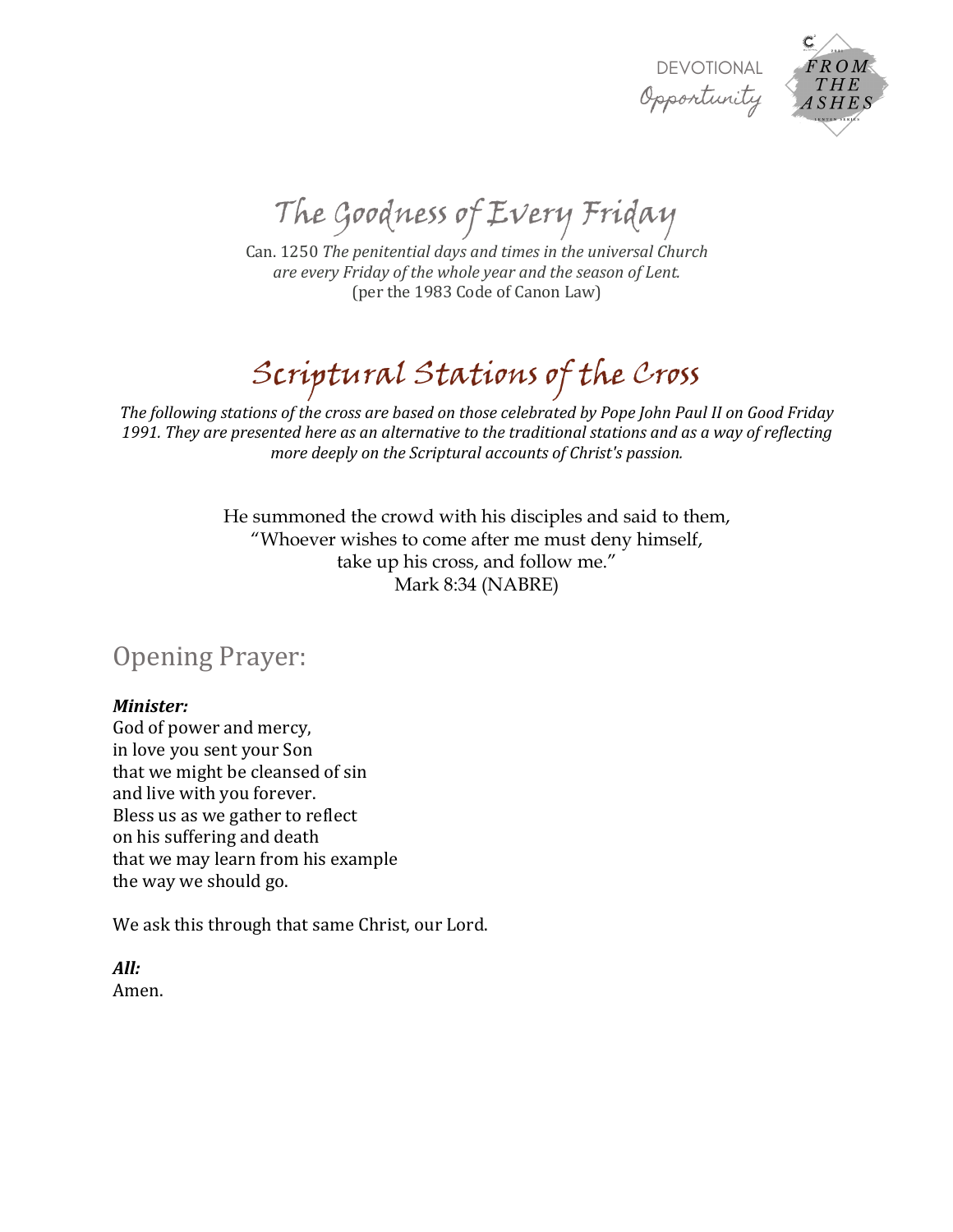



# First Station: Jesus in the Garden of Gethsemane

#### *Minister:*

We adore you, O Christ, and we bless you.

#### *All:*

Because by your holy cross you have redeemed the world.

#### *Reader:*

Then Jesus came with them to a place called Gethsemane, and he said to his disciples, "Sit here while I go over there and pray." He took along Peter and the two sons of Zebedee, and began to feel sorrow and distress. Then he said to them, "My soul is sorrowful even to death. Remain here and keep watch with me." He advanced a little and fell prostrate in prayer, saying, "My Father, if it is possible, let this cup pass from me; yet, not as I will, but as you will." When he returned to his disciples he found them asleep. He said to Peter, "So you could not keep watch with me for one hour? Watch and pray that you may not undergo the test. The spirit is willing, but the flesh is weak." *(Matthew 26:36-41*)

#### *Minister:*

Lord, grant us your strength and wisdom, that we may seek to follow your will in all things.

# *All:*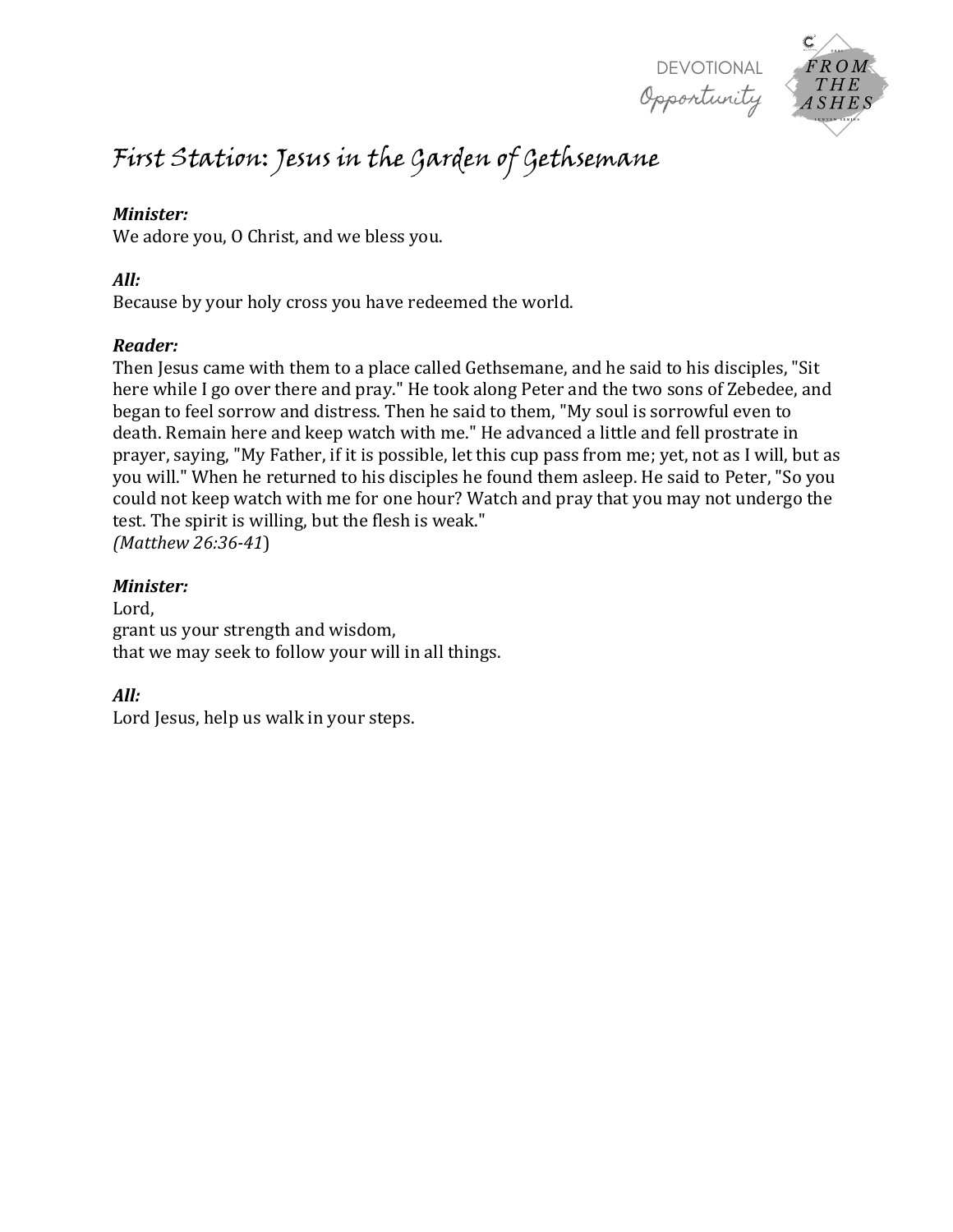

# Second Station: Jesus, Betrayed by Judas, is Arrested

#### *Minister:*

We adore you, O Christ, and we bless you.

#### *All:*

Because by your holy cross you have redeemed the world.

#### *Reader:*

Then, while [Jesus] was still speaking, Judas, one of the Twelve, arrived, accompanied by a crowd with swords and clubs, who had come from the chief priests, the scribes, and the elders. His betrayer had arranged a signal with them, saying, "the man I shall kiss is the one; arrest him and lead him away securely." He came and immediately went over to him and said, "Rabbi." And he kissed him. At this they laid hands on him and arrested him. *(Mark 14: 43-46*)

#### *Minister:*

Lord, grant us the courage of our convictions that our lives may faithfully reflect the good news you bring.

# *All:*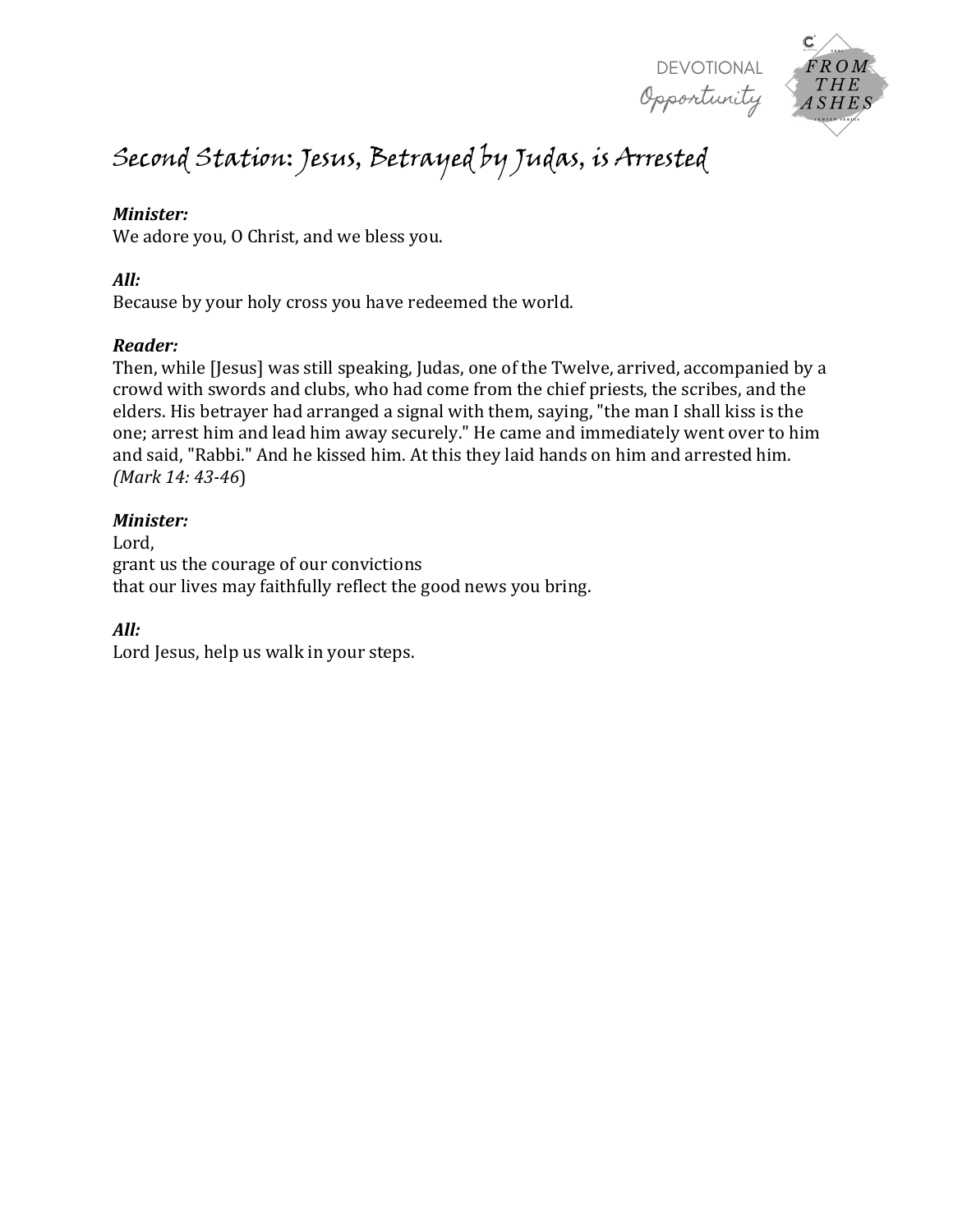DEVOTIONAL Opportunity



# Third Station: Jesus is Condemned by the Sanhedrin

# *Minister:*

We adore you, O Christ, and we bless you.

# *All:*

Because by your holy cross you have redeemed the world.

# *Reader:*

When day came the council of elders of the people met, both chief priests and scribes, and they brought him before their Sanhedrin. They said, "If you are the Messiah, tell us," but he replied to them, "If I tell you, you will not believe, and if I question, you will not respond. But from this time on the Son of Man will be seated at the right hand of the power of God." They all asked, "Are you then the Son of God?" He replied to them, "You say that I am." Then they said, "What further need have we for testimony? We have heard it from his own mouth."

*(Luke 22: 66-71*)

# *Minister:*

Lord, grant us your sense of righteousness that we may never cease to work to bring about the justice of the kingdom that you promised.

# *All:*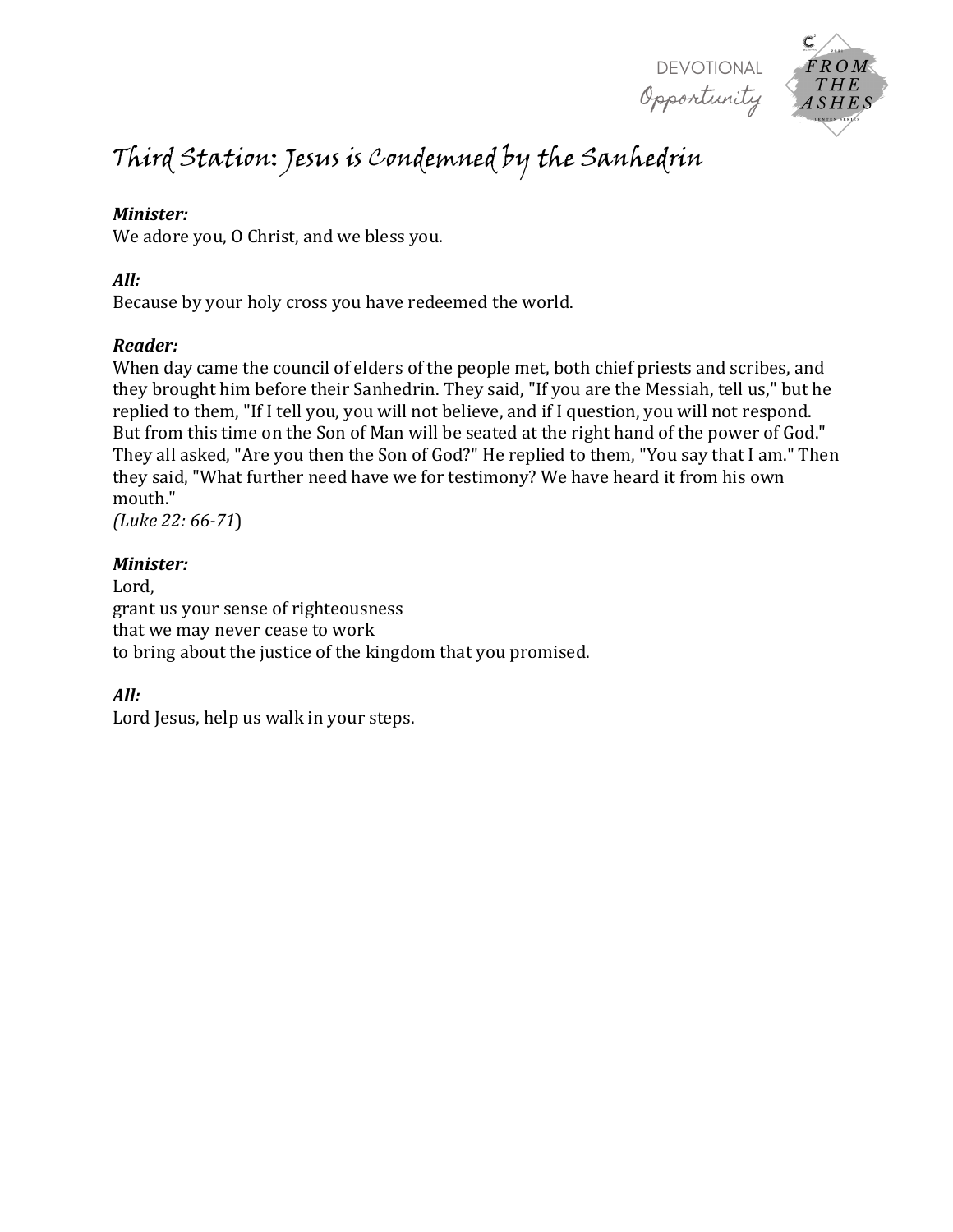

# Fourth Station: Jesus is Denied by Peter

#### *Minister:*

We adore you, O Christ, and we bless you.

#### *All:*

Because by your holy cross you have redeemed the world.

# *Reader:*

Now Peter was sitting outside in the courtyard. One of the maids came over to him and said, "You too were with Jesus the Galilean." But he denied it in front of everyone, saying, "I do not know what you are talking about!" As he went out to the gate, another girl saw him and said to those who were there, "This man was with Jesus the Nazorean." Again he denied it with an oath, "I do not know the man!" A little later the bystanders came over and said to Peter, "Surely you too are one of them; even your speech gives you away." At that he began to curse and to swear, "I do not know the man." And immediately a cock crowed. Then Peter remembered the word that Jesus had spoken: "Before the cock crows you will deny me three times." He went out and began to weep bitterly. *(Matthew 26: 69-75*)

# *Minister:*

Lord, grant us the gift of honesty that we may not fear to speak the truth even when difficult.

# *All:*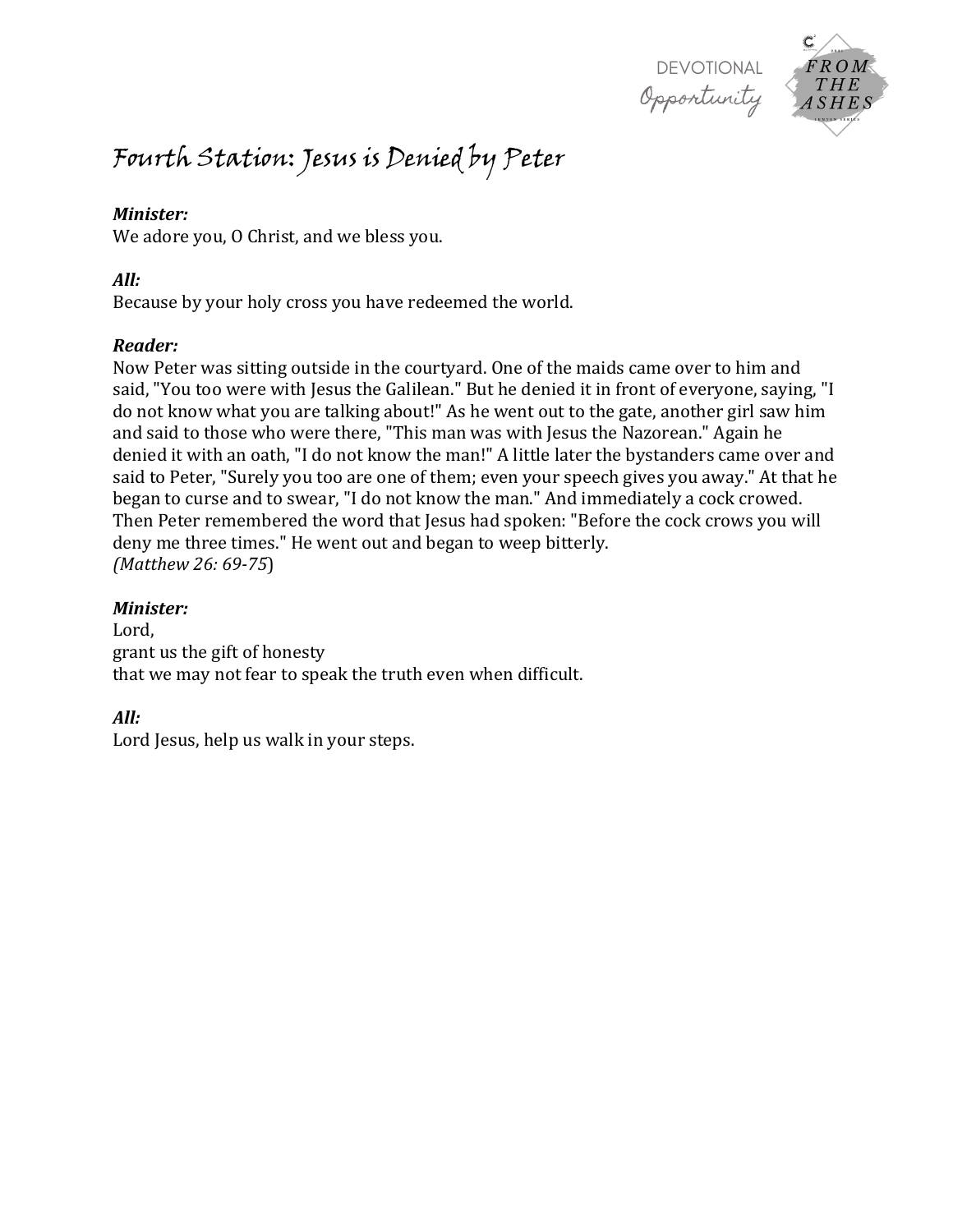

# Fifth Station: Jesus is Judged by Pilate

#### *Minister:*

We adore you, O Christ, and we bless you.

#### *All:*

Because by your holy cross you have redeemed the world.

#### *Reader:*

The chief priests with the elders and the scribes, that is, the whole Sanhedrin, held a council. They bound Jesus, led him away, and handed him over to Pilate. Pilate questioned him, "Are you the king of the Jews?" He said to him in reply, "You say so." The chief priests accused him of many things. Again Pilate questioned him, "Have you no answer? See how many things they accuse you of." Jesus gave him no further answer, so that Pilate was amazed.... Pilate, wishing to satisfy the crowd, released Barrabas... [and] handed [Jesus] over to be crucified.

*(Mark 15: 1-5, 15*)

#### *Minister:*

Lord, grant us discernment that we may see as you see, not as the world sees.

# *All:*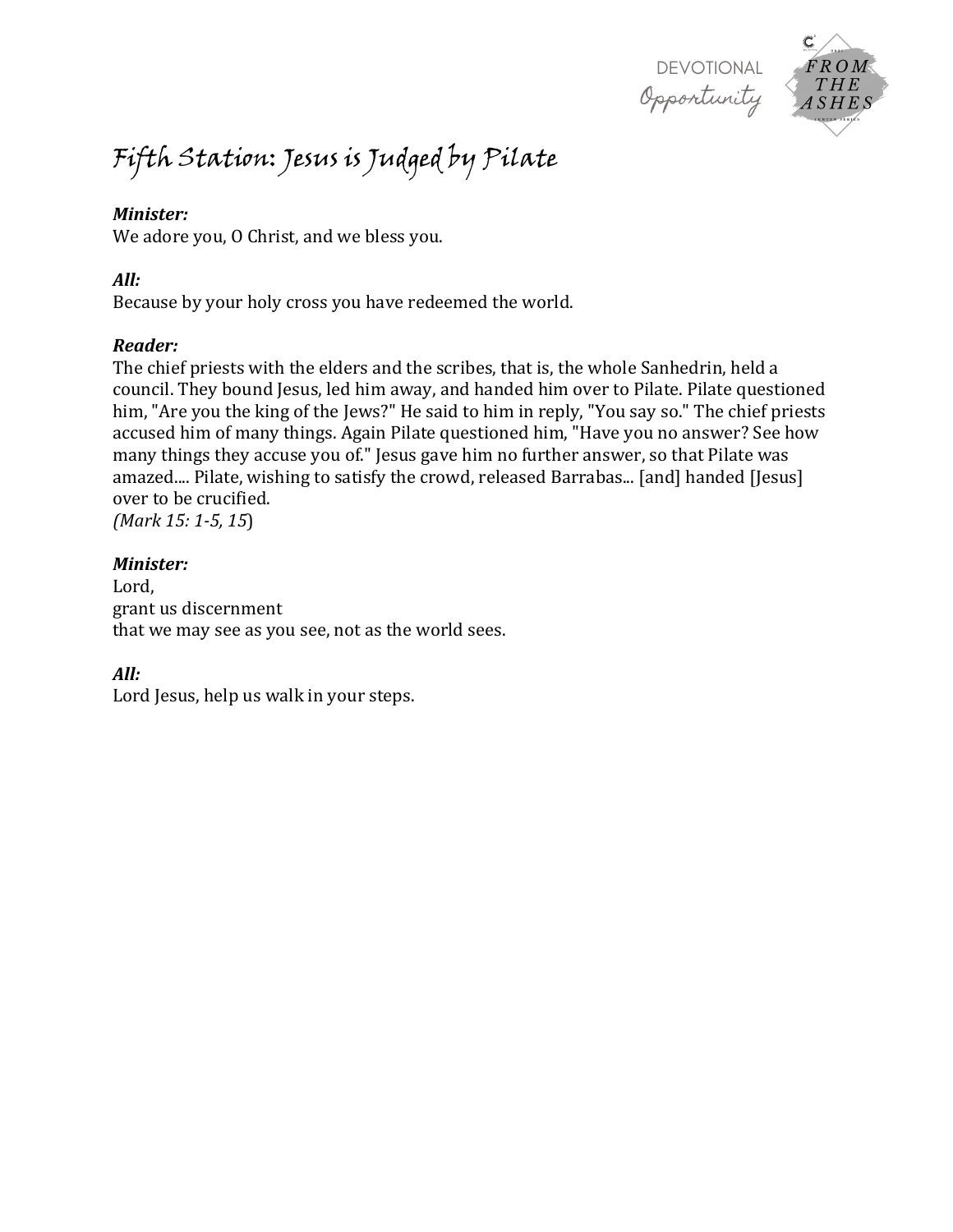

# $ROM$ ASHES

# Sixth Station: Jesus is Scourged and Crowned with

# Thorns

# *Minister:*

We adore you, O Christ, and we bless you.

# *All:*

Because by your holy cross you have redeemed the world.

# *Reader:*

Then Pilate took Jesus and had him scourged. And the soldiers wove a crown out of thorns and placed it on his head, and clothed him in a purple cloak, and they came to him and said, "Hail, King of the Jews!" And they struck him repeatedly. *(John 19: 1-3*)

# *Minister:*

Lord, grant us patience in times of suffering that we may offer our lives as a sacrifice of praise

# *All:*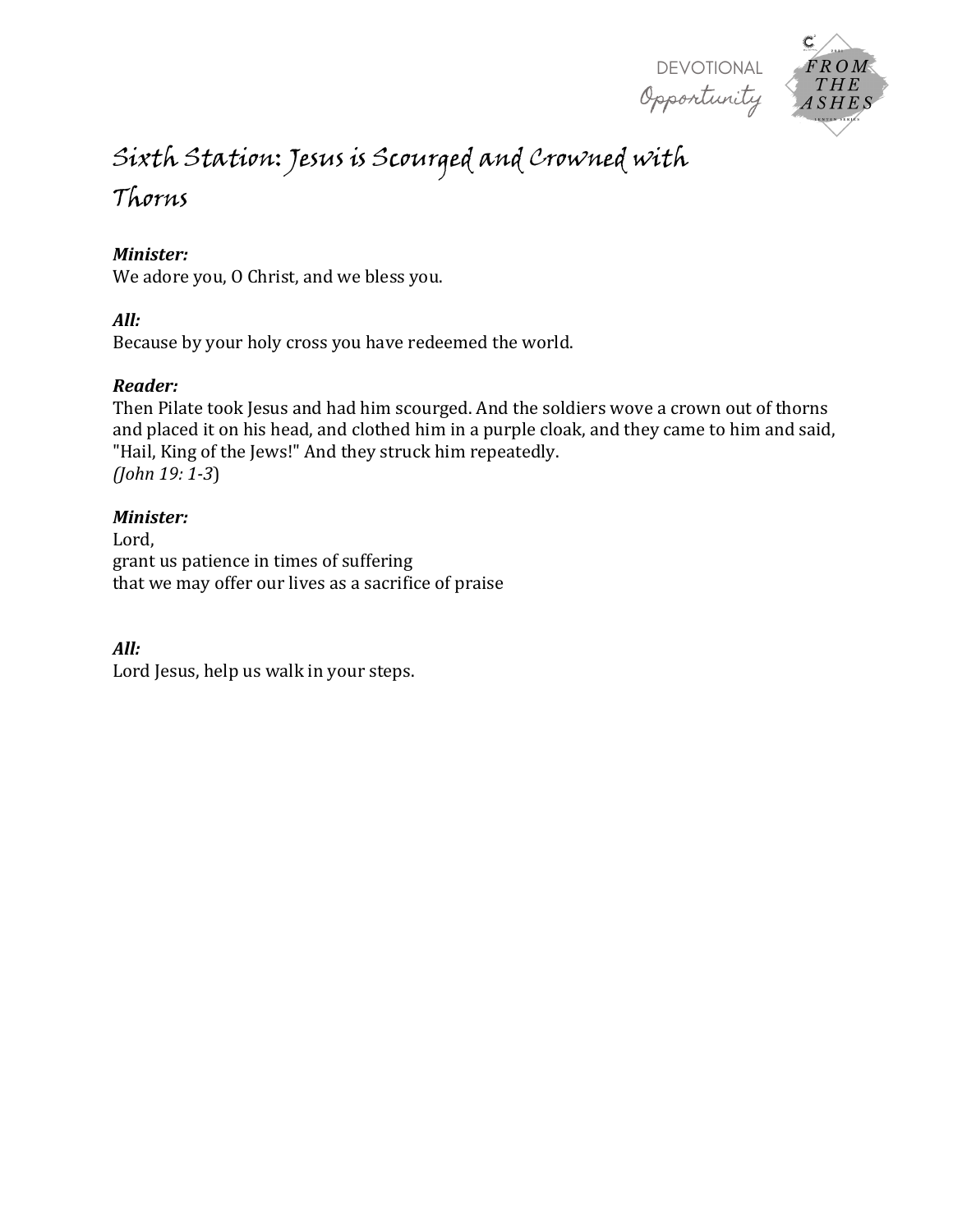

# Seventh Station: Jesus Bears the Cross

#### *Minister:*

We adore you, O Christ, and we bless you.

#### *All:*

Because by your holy cross you have redeemed the world.

# *Reader:*

When the chief priests and the guards saw [Jesus] they cried out, "Crucify him, crucify him!" Pilate said to them, "Take him yourselves and crucify him. I find no guilt in him." ... They cried out, "Take him away, take him away! Crucify him!" Pilate said to them, "Shall I crucify your king?" The chief priests answered, "We have no king but Caesar." Then he handed him over to them to be crucified. So they took Jesus, and carrying the cross himself he went out to what is called the Place of the Skull, in Hebrew, Golgotha. *(John 19: 6, 15-17*)

# *Minister:*

Lord, grant us strength of purpose that we may faithfully bear our crosses each day.

# *All:*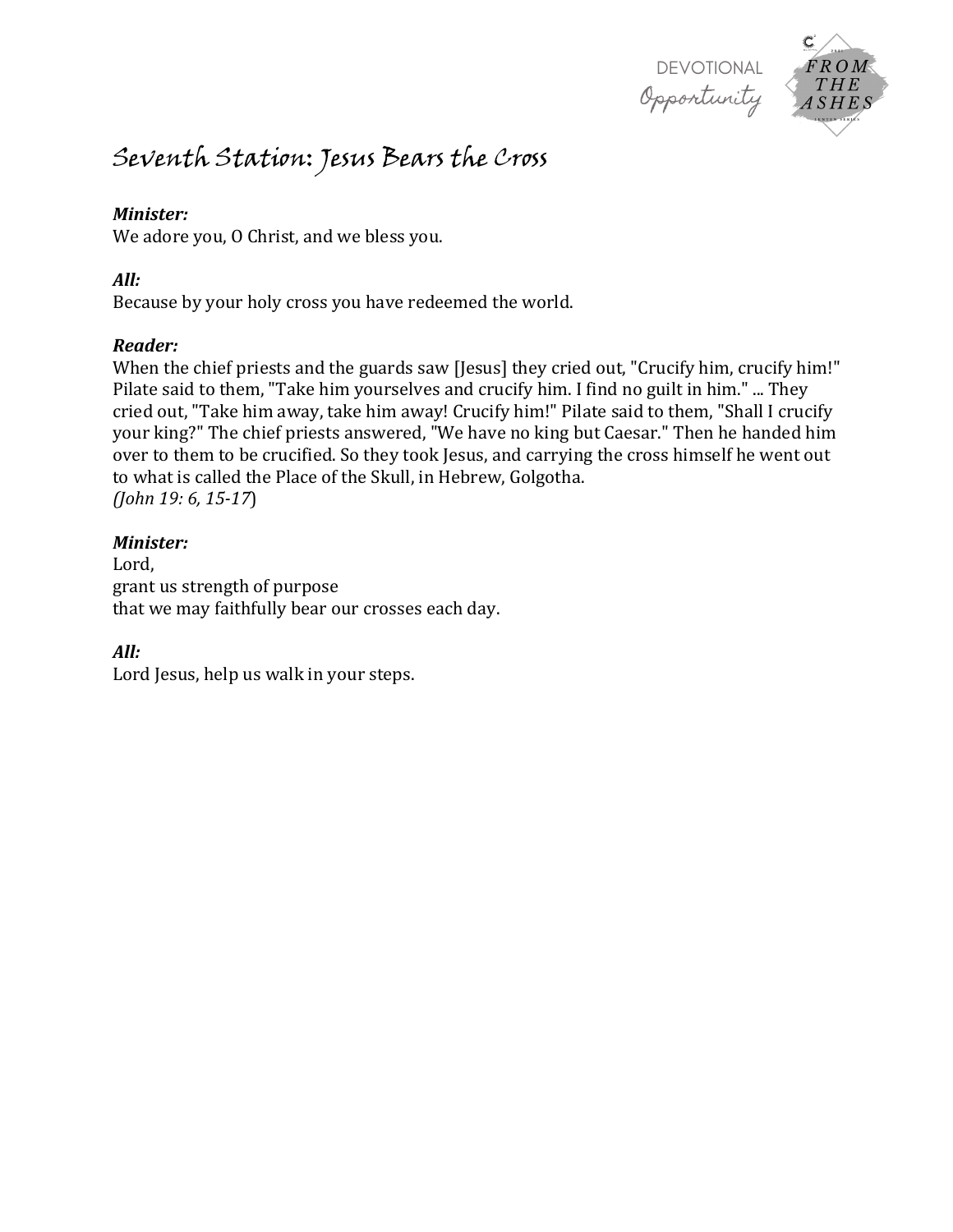

# Eighth Station: Jesus is Helped by Simon the Cyrenian to Carry the Cross

#### *Minister:*

We adore you, O Christ, and we bless you.

#### *All:*

Because by your holy cross you have redeemed the world.

#### *Reader:*

They pressed into service a passer-by, Simon, a Cyrenian, who was coming in from the country, the father of Alexander and Rufus, to carry his cross. *(Mark 15: 21*)

#### *Minister:*

Lord, grant us willing spirits that we may be your instruments on earth.

#### *All:*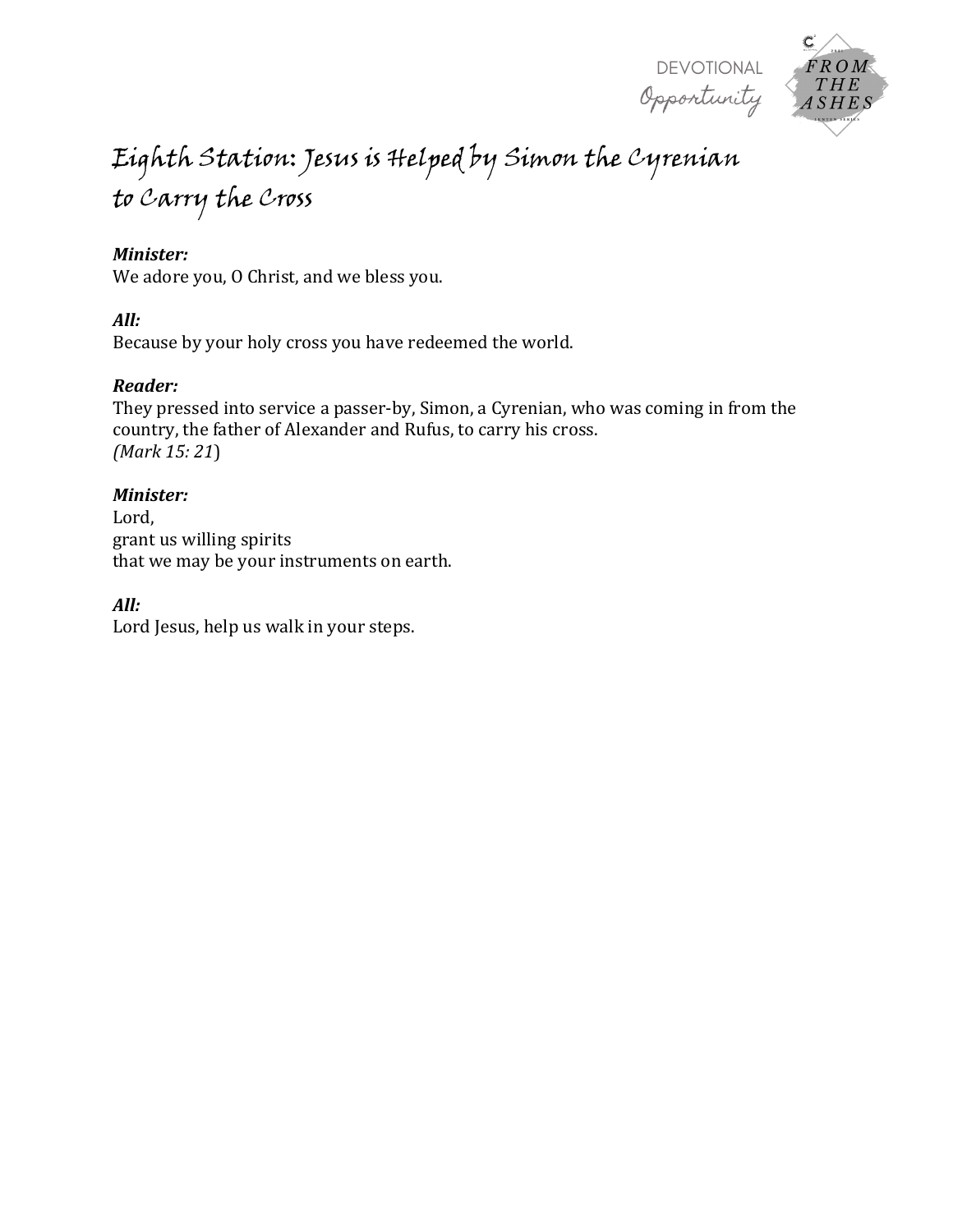

# Ninth Station: Jesus Meets the Women of Jerusalem

#### *Minister:*

We adore you, O Christ, and we bless you.

#### *All:*

Because by your holy cross you have redeemed the world.

#### *Reader:*

A large crowd of people followed Jesus, including many women who mourned and lamented him. Jesus turned to them and said, "Daughters of Jerusalem, do not weep for me; weep instead for yourselves and for your children, for indeed, the days are coming when people will say, 'Blessed are the barren, the wombs that never bore and the breasts that never nursed.' At that time, people will say to the mountains, 'Fall upon us!' and to the hills, 'Cover us!' for if these things are done when the wood is green what will happen when it is dry?"

*(Luke 23: 27-31*)

#### *Minister:*

Lord, grant us gentle spirits that we may comfort those who mourn.

# *All:*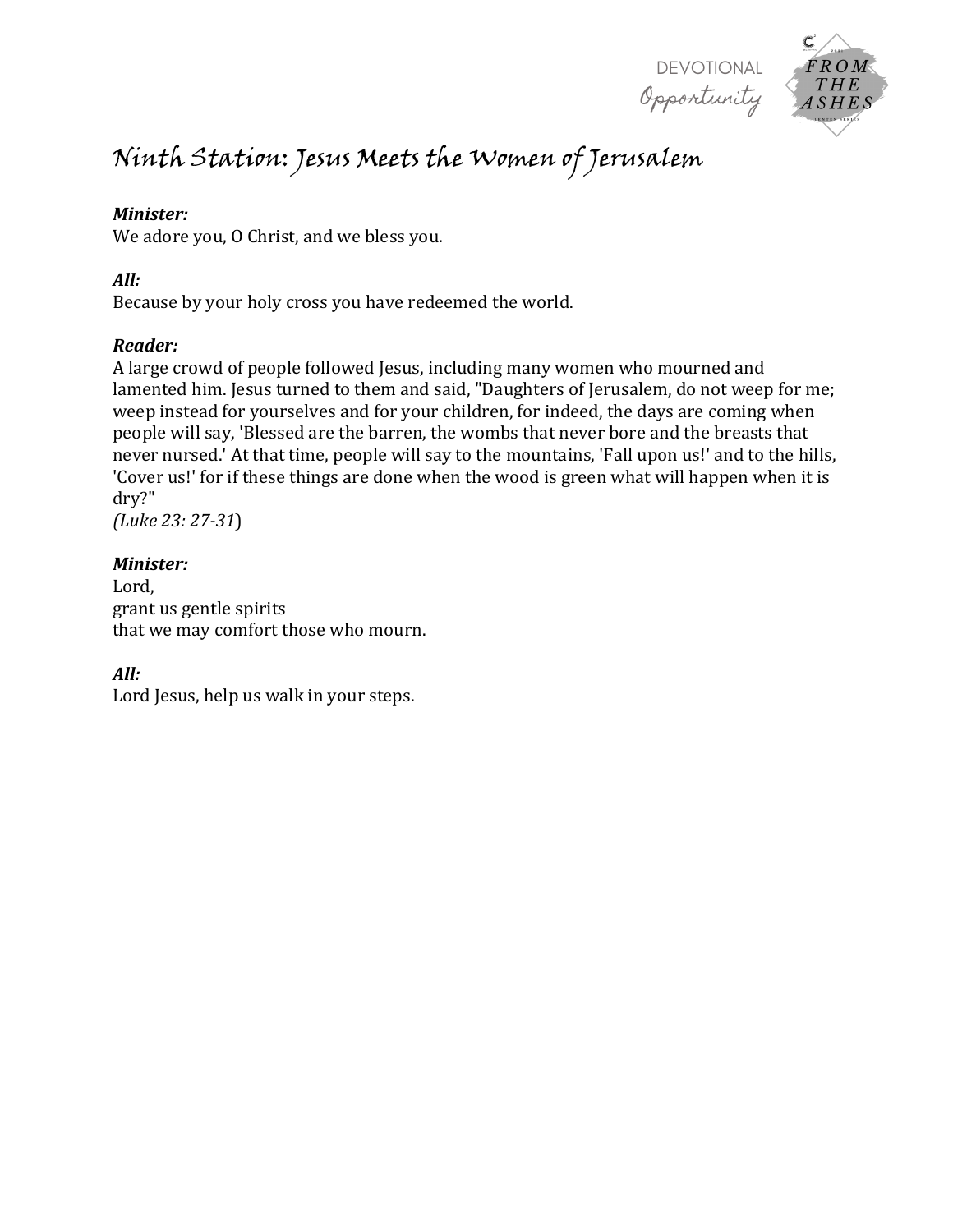

# Tenth Station: Jesus is Crucified

#### *Minister:*

We adore you, O Christ, and we bless you.

#### *All:*

Because by your holy cross you have redeemed the world.

# *Reader:*

When they came to the place called the Skull, they crucified him and the criminals there, one on his right, the other on his left. [Then Jesus said, "Father, forgive them, they know not what they do."] *(Luke 23: 33-34*)

#### *Minister:*

Lord, grant us merciful hearts that we may bring your reconciliation and forgiveness to all.

# *All:*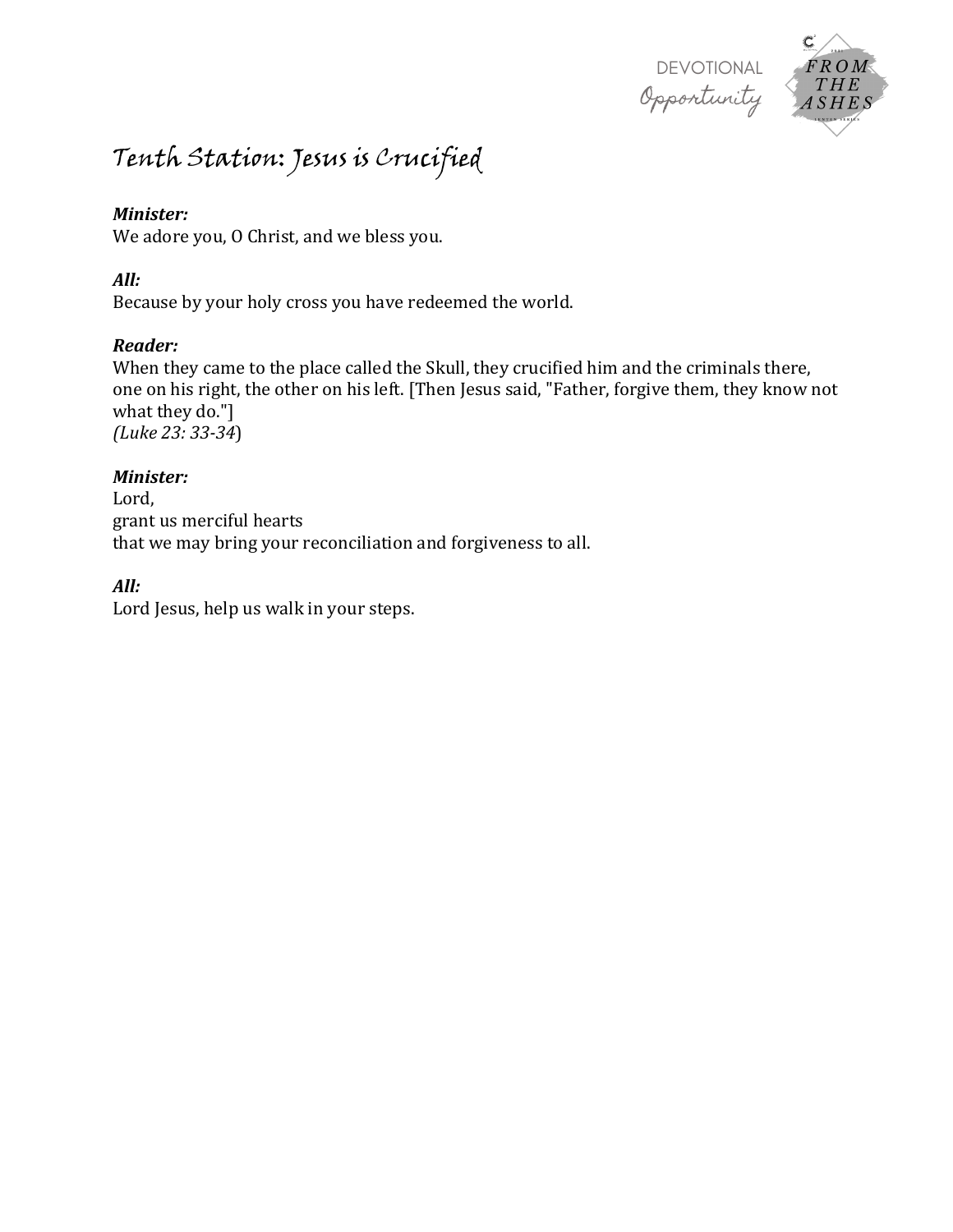



# Eleventh Station: Jesus Promises His Kingdom to the

Good Thief

# *Minister:*

We adore you, O Christ, and we bless you.

# *All:*

Because by your holy cross you have redeemed the world.

# *Reader:*

Now one of the criminals hanging there reviled Jesus, saying, "Are you not the Messiah? Save yourself and us." The other, however, rebuking him, said in reply, "Have you no fear of God, for you are subject to the same condemnation? And indeed, we have been condemned justly, for the sentence we received corresponds to our crimes, but this man has done nothing criminal." Then he said, "Jesus, remember me when you come into your kingdom." He replied to him, "Amen, I say to you, today you will be with me in Paradise." *(Luke 23: 39-43*)

# *Minister:*

Lord, grant us perseverance that we may never stop seeking you.

# *All:*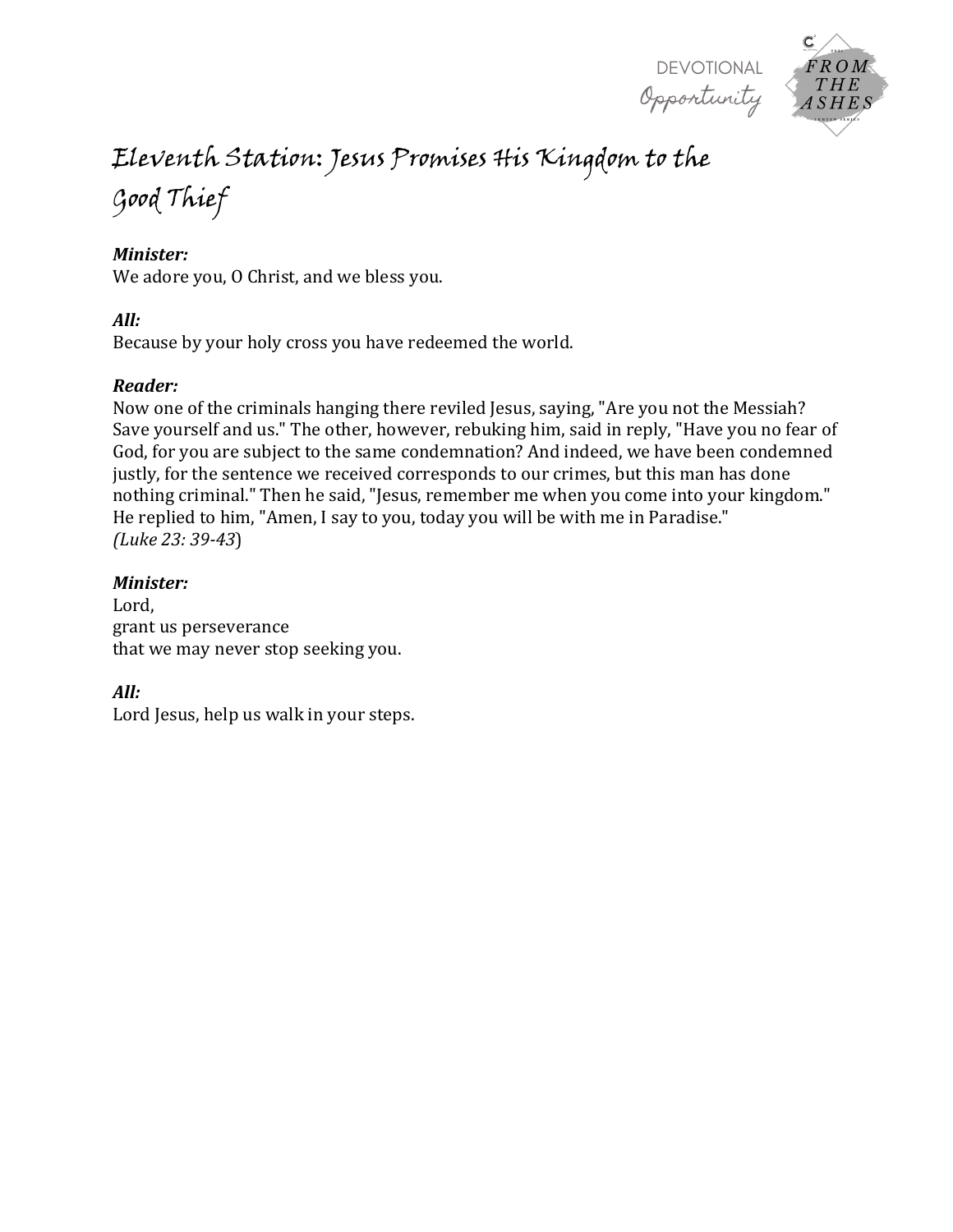



# Twelfth Station: Jesus Speaks to His Mother and the Disciple

#### *Minister:*

We adore you, O Christ, and we bless you.

#### *All:*

Because by your holy cross you have redeemed the world.

#### *Reader:*

Standing by the cross of Jesus were his mother and his mother's sister, Mary the wife of Clopas, and Mary of Magdala. When Jesus saw his mother and the disciple there whom he loved, he said to his mother, "Woman, behold, your son." Then he said to the disciple, "Behold, your mother." And from that hour the disciple took her into his home. *(John 19: 25-27*)

#### *Minister:*

Lord, grant us constancy that we may be willing to stand by those in need.

#### *All:*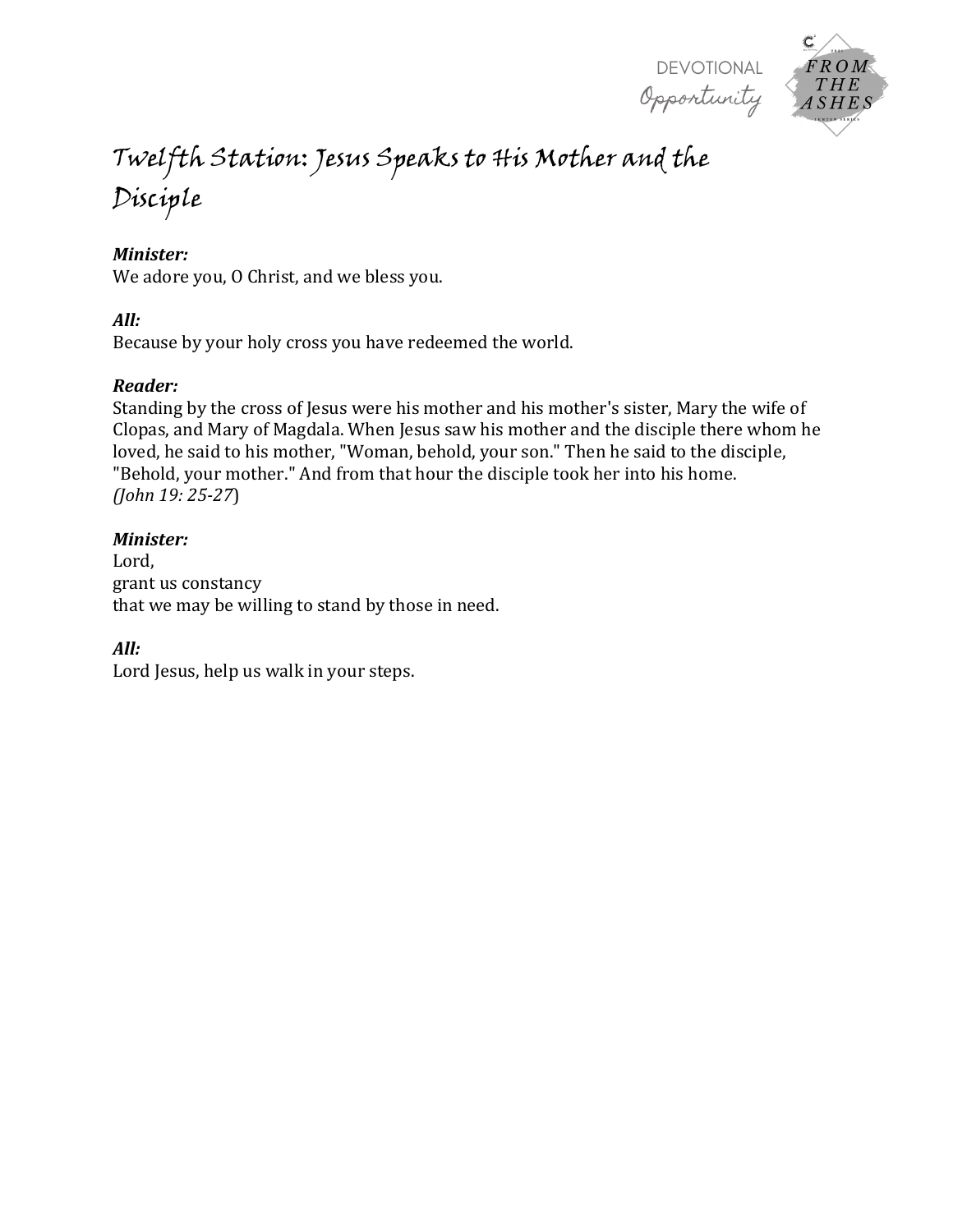

# Thirteenth Station: Jesus Dies on the Cross

#### *Minister:*

We adore you, O Christ, and we bless you.

#### *All:*

Because by your holy cross you have redeemed the world.

# *Reader:*

It was now about noon and darkness came over the whole land until three in the afternoon because of an eclipse of the sun. Then the veil of the temple was torn down the middle. Jesus cried out in a loud voice, "Father, into your hands I commend my spirit"; and when he had said this he breathed his last. *(Luke 23: 44-46*)

#### *Minister:*

Lord, grant us trust in you that when our time on earth in ended our spirits may come to you without delay.

# *All:*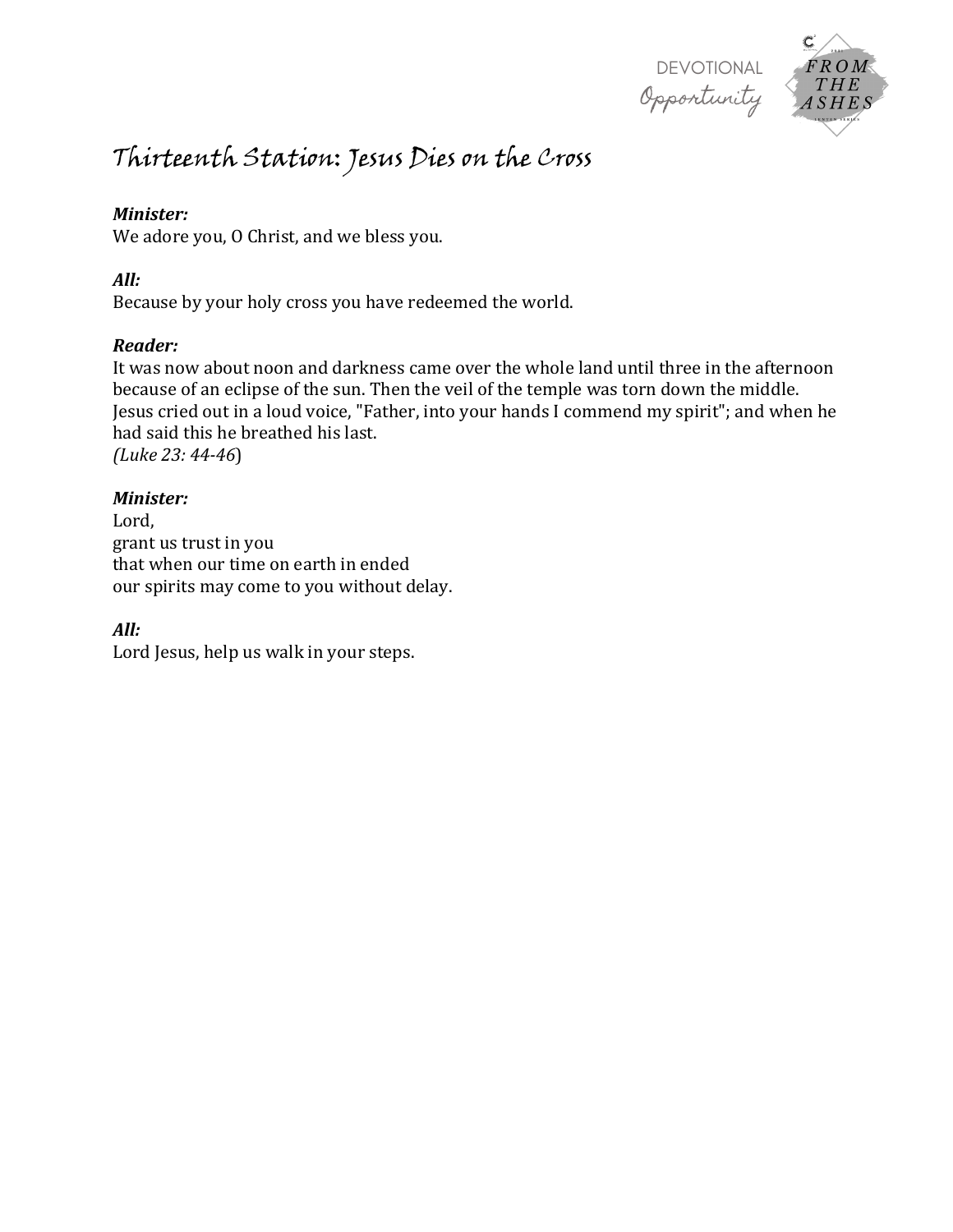



# Fourteenth Station: Jesus is Placed in the Tomb

#### *Minister:*

We adore you, O Christ, and we bless you.

#### *All:*

Because by your holy cross you have redeemed the world.

# *Reader:*

When it was evening, there came a rich man from Arimathea named Joseph, who was himself a disciple of Jesus. He went to Pilate and asked for the body of Jesus; then Pilate ordered it to be handed over. Taking the body, Joseph wrapped it [in] clean linen and laid it in his new tomb that he had hewn in the rock. Then he rolled a huge stone across the entrance to the tomb and departed. *(Matthew 27: 57-60*)

#### *Minister:*

Lord, grant us your compassion that we may always provide for those in need.

# *All:*